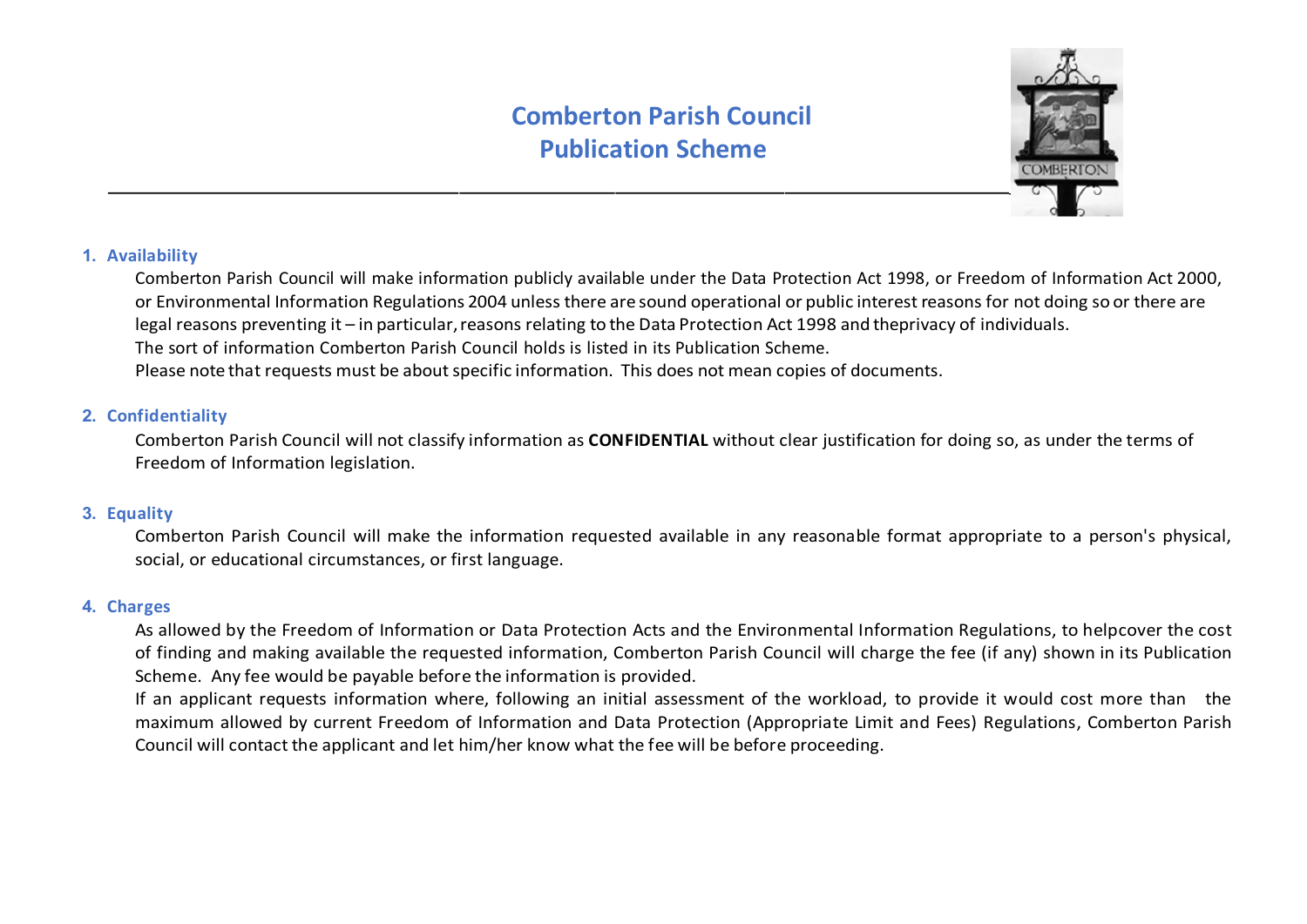#### **5. Vexatious Requests**

Indicators that requests (which can be verbal, written, in person, via telephone or information technology) are vexatious are if: a) they include abusive or aggressive language. b) requesters can be said to bear a personal grudge or make completely unsubstantiated accusations against the Parish Council, individual Councillors, or specific employees. c) requests from individuals are unreasonably persistent, frequent, or overlapping. d) the effort required to meet the request will be so grossly oppressive or a strain on time and resources, that the Parish Council cannot reasonably be expected to comply, no matter how legitimate the matter or valid intentions of the requester.

#### **6. Contact us**

To make a request for information please contact the Parish Clerk.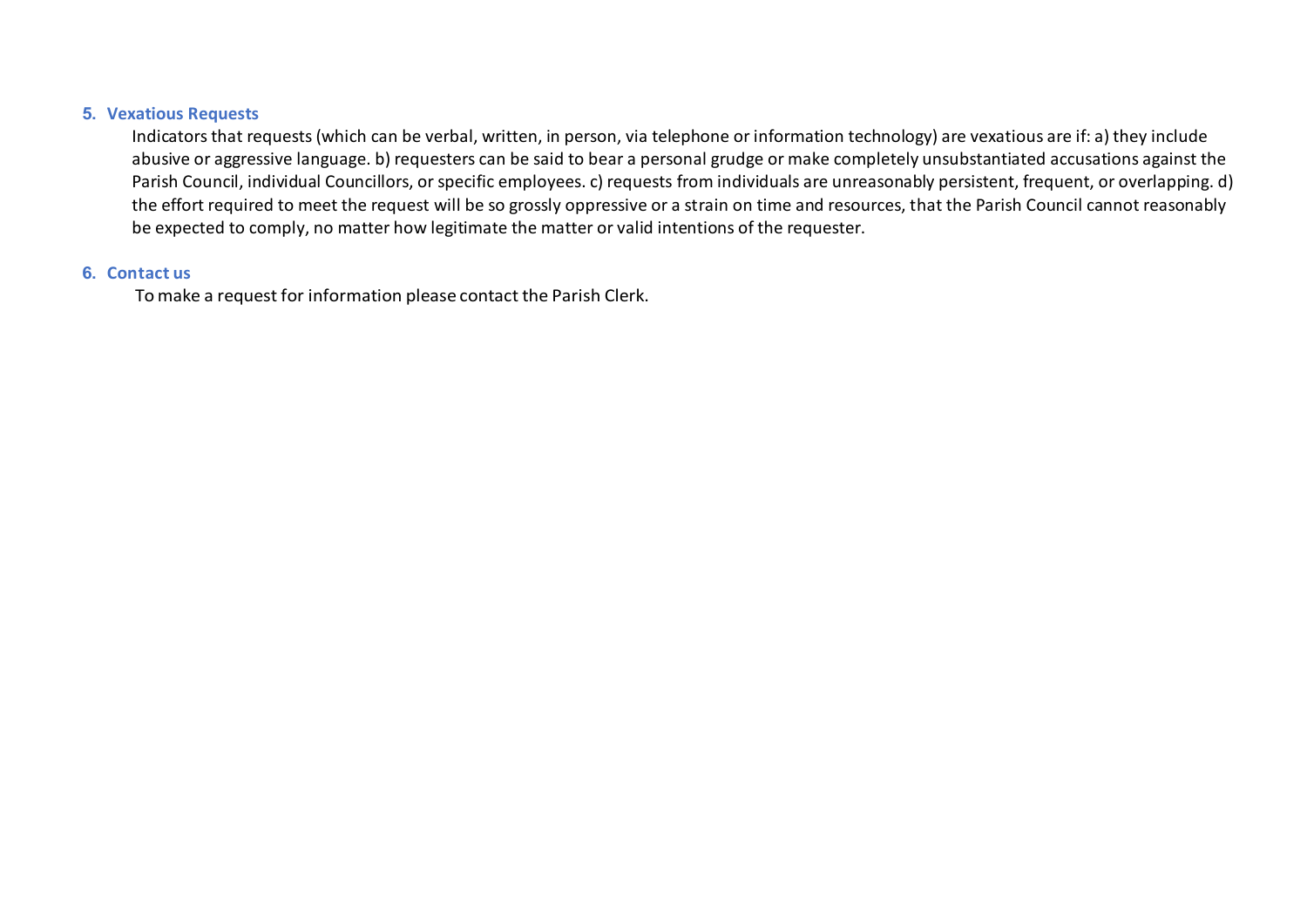# **Publication Scheme (based on the model ICO Publication Scheme)**

| Information to be published                                            | How the information<br>can be obtained |
|------------------------------------------------------------------------|----------------------------------------|
| Class1 - Who we are and what we do                                     |                                        |
| Who's who on the Council and its Committees<br>Website and noticeboard |                                        |
| <b>Contact details for Parish Clerk</b>                                | Website and noticeboard                |

| Class 2 – What we spend and how we spend it                                                                                   |                     |
|-------------------------------------------------------------------------------------------------------------------------------|---------------------|
| (Financial information relating to projected and actual income and expenditure,<br>procurement, contractsand financial audit) |                     |
| Annual return form and report by auditor                                                                                      | Website             |
| Finalised budget                                                                                                              | Website / Hard Copy |
| Precept                                                                                                                       | Website / Hard copy |
| Financial Standing Orders and Regulations                                                                                     | Website / Hard copy |
| Grants given and received                                                                                                     | Website             |
| List of current contracts awarded and value of contract                                                                       | Hard copy           |

| Class 3 – What our priorities are and how we are doing                          |         |
|---------------------------------------------------------------------------------|---------|
| (Strategies and plans, performance indicators, audits, inspections and reviews) |         |
| Annual Report to Parish Meeting                                                 | Website |
|                                                                                 |         |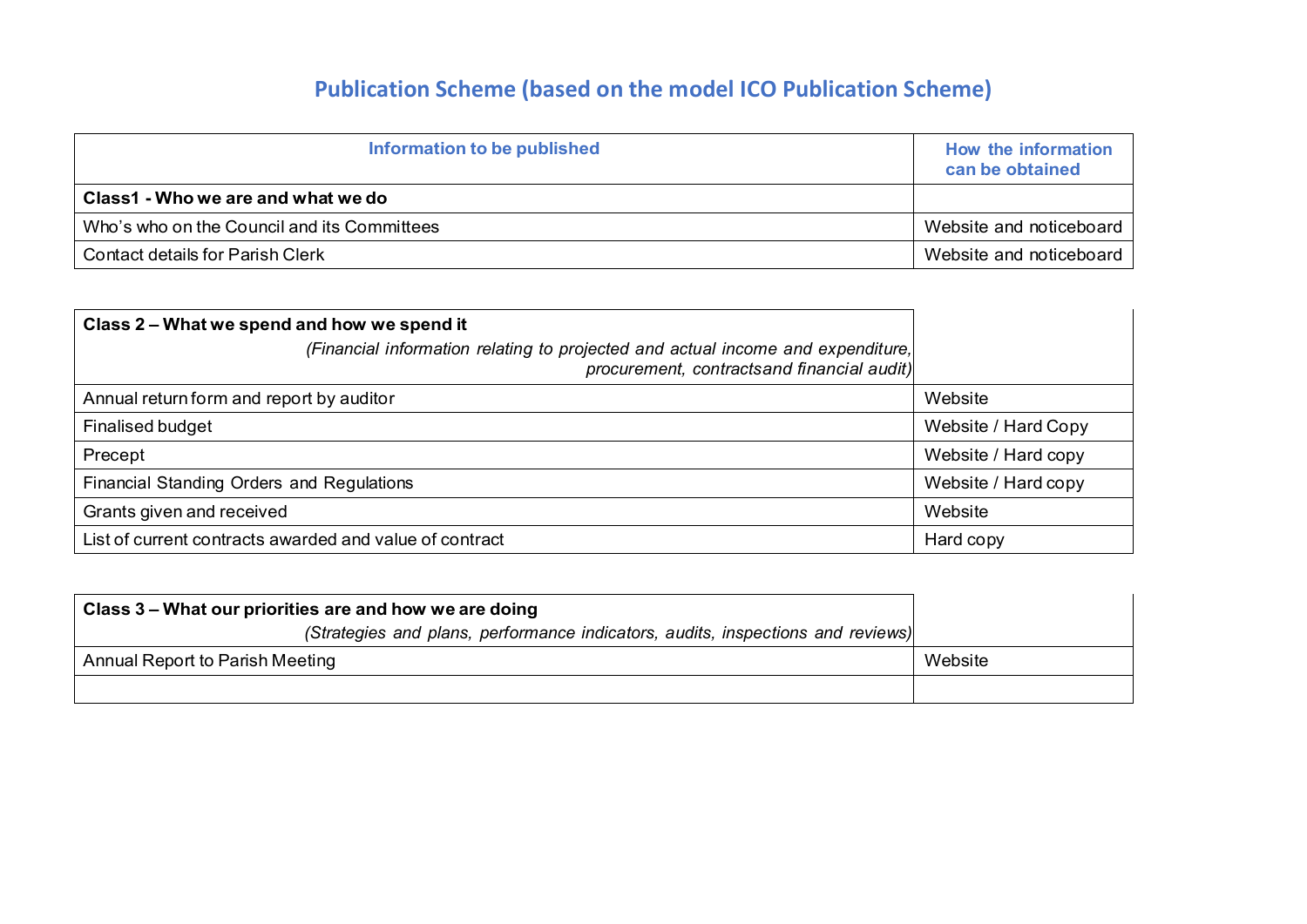| Class 4 – How we make decisions                                                                                                   |           |
|-----------------------------------------------------------------------------------------------------------------------------------|-----------|
| (Decision making processes and records of decisions)                                                                              |           |
| Timetable of meetings (Council and any committee/sub-committee meetings and parish meetings)                                      | Website   |
| Agendas of meetings (as above)                                                                                                    | Website   |
| Minutes of meetings (as above)<br>- n.b. this will exclude information that is properly regarded as privateto the meeting.        | Website   |
| Reports presented to council meetings<br>- n.b. this will exclude information that is properly regarded asprivate to the meeting. | Hard copy |
| Responses to consultation papers                                                                                                  | Website   |
| Responses to planning applications                                                                                                | Website   |
| Bye-laws                                                                                                                          | Hard copy |
|                                                                                                                                   |           |
| Class 5 – Our policies and procedures                                                                                             |           |
| (Current written protocols, policies and procedures for delivering our services and responsibilities)                             |           |
| Policies and procedures for the conduct of council business:                                                                      |           |
| Procedural standing orders                                                                                                        |           |
| Committee and sub-committee terms of referenceDelegated<br>authority in respect of officers                                       | Website   |
| Code of ConductPolicy<br>statements                                                                                               |           |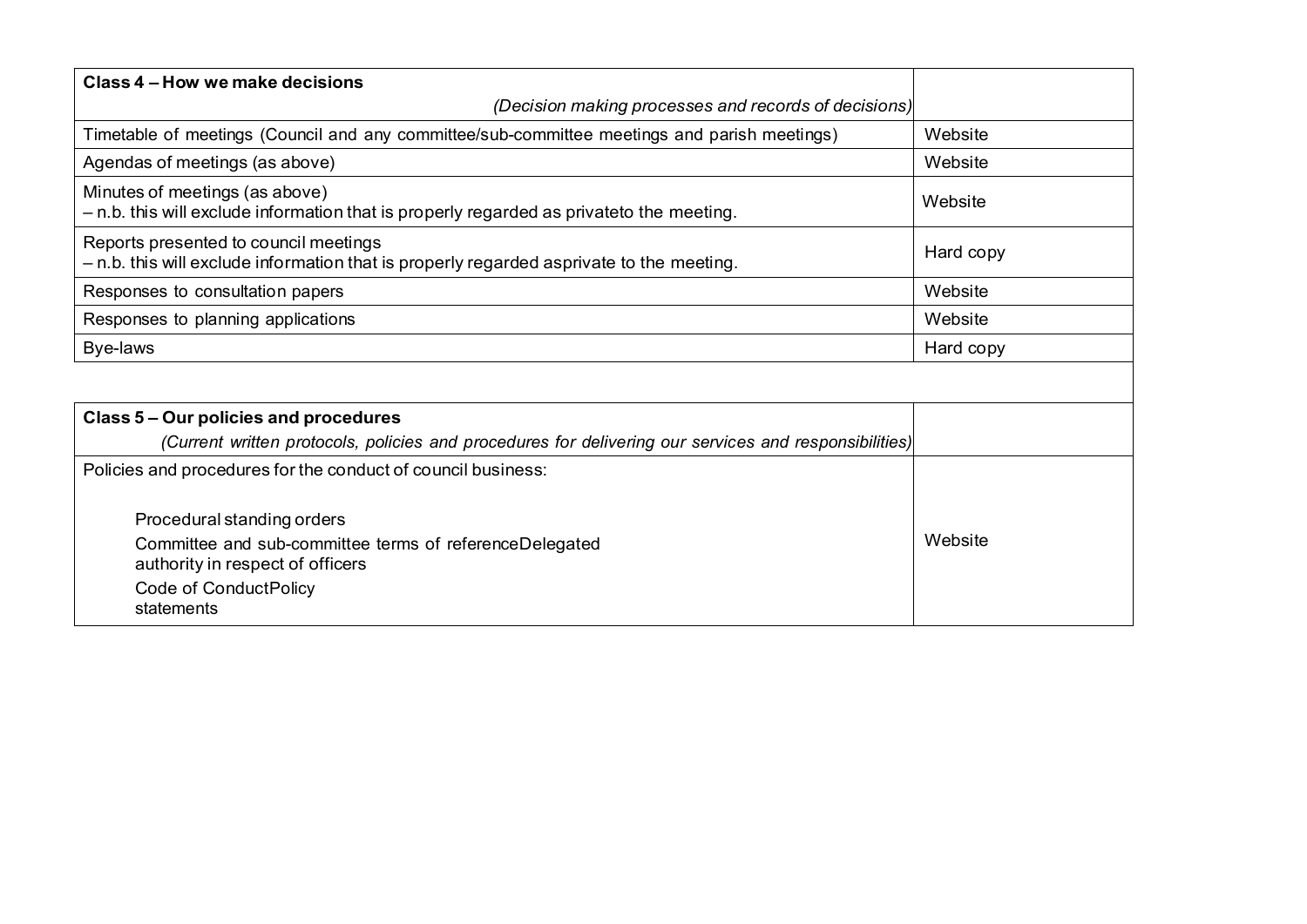| Policies and procedures for the provision of services and about the employment of staff:                                                                                                                                                                                                                                                                                                  |                    |
|-------------------------------------------------------------------------------------------------------------------------------------------------------------------------------------------------------------------------------------------------------------------------------------------------------------------------------------------------------------------------------------------|--------------------|
| Internal instructions to staff and policies relating to the delivery of services<br>Equality and diversity policy<br>Health and safety policy<br>Recruitment policies (including current vacancies)<br>Policies and procedures for handling requests for information<br>Complaints procedures (including those covering requests for information and operating the<br>publication scheme) | Website /Hard copy |
| Information security policy                                                                                                                                                                                                                                                                                                                                                               | Hard Copy          |
| Records management policies (records retention, destruction and archive)                                                                                                                                                                                                                                                                                                                  | Hard copy          |
| Data protection policies                                                                                                                                                                                                                                                                                                                                                                  | Website            |
| Schedule of charges (for the publication of information)<br>Website                                                                                                                                                                                                                                                                                                                       |                    |

| Class 6 - Lists and Registers                                                                                                                                       |                     |
|---------------------------------------------------------------------------------------------------------------------------------------------------------------------|---------------------|
| (Currently maintained lists and registers only)                                                                                                                     |                     |
| Any publicly available register or list                                                                                                                             | None held           |
| Assets register                                                                                                                                                     | By inspection       |
| Disclosure log (indicating the information that has been provided in response to requests; recommended as<br>good practice, but may not be held by parish councils) | By inspection       |
| Register of members' interests                                                                                                                                      | <b>SCDC Website</b> |